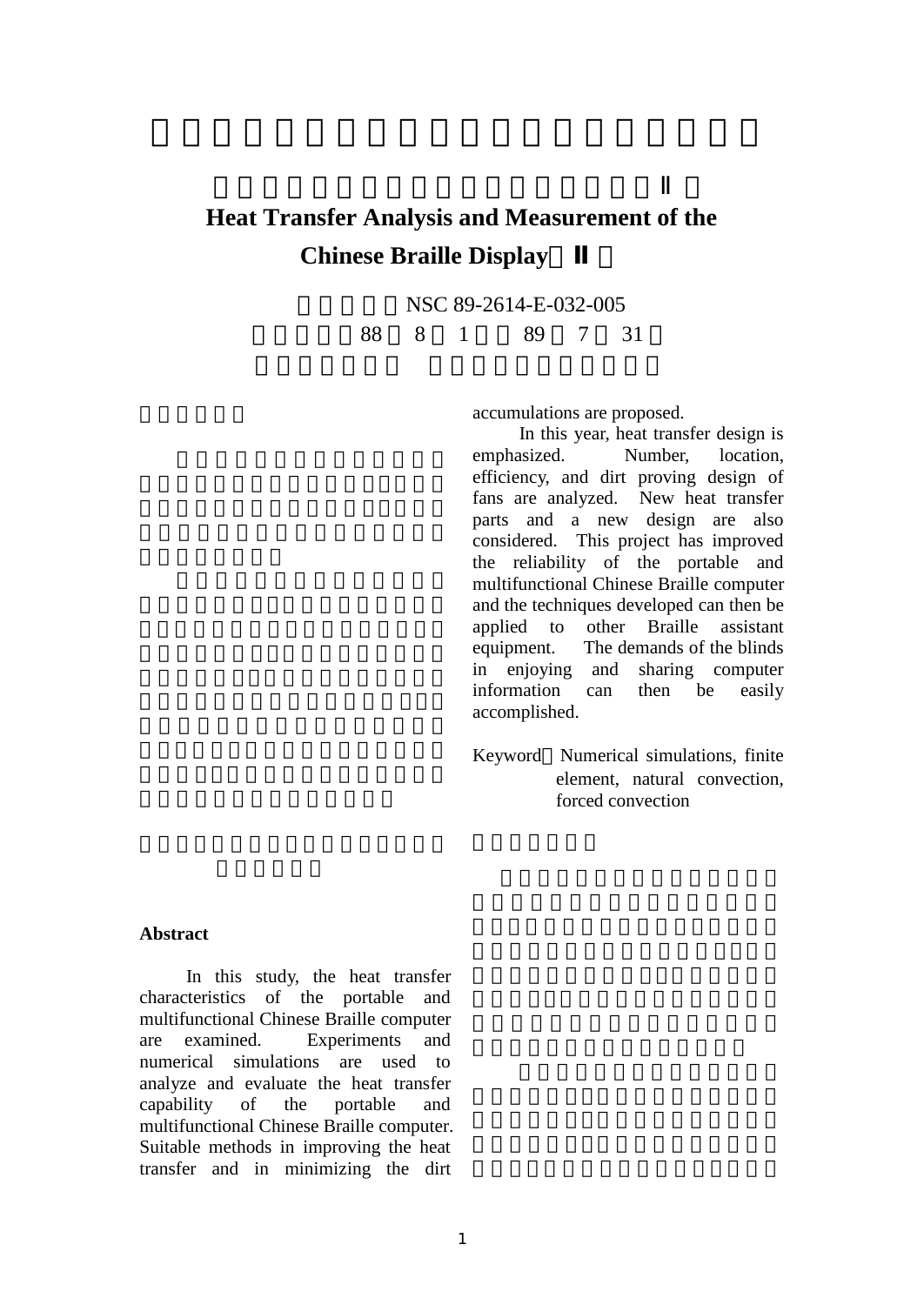Bejan[8], Catton[9], Ostrach[10]

 $360$ 

## I-DEAS ANSYS

 $1.$ 

 $2 \angle$ 

 $3.$ 

4. 為消除風扇積塵及噪音現象,而捨

[1] Burger D. and Liard C., "Alphanumerical display module for blind people, " *Medical & Biological Engineering & Computing*, **Vol. 27**, No. 3, pp.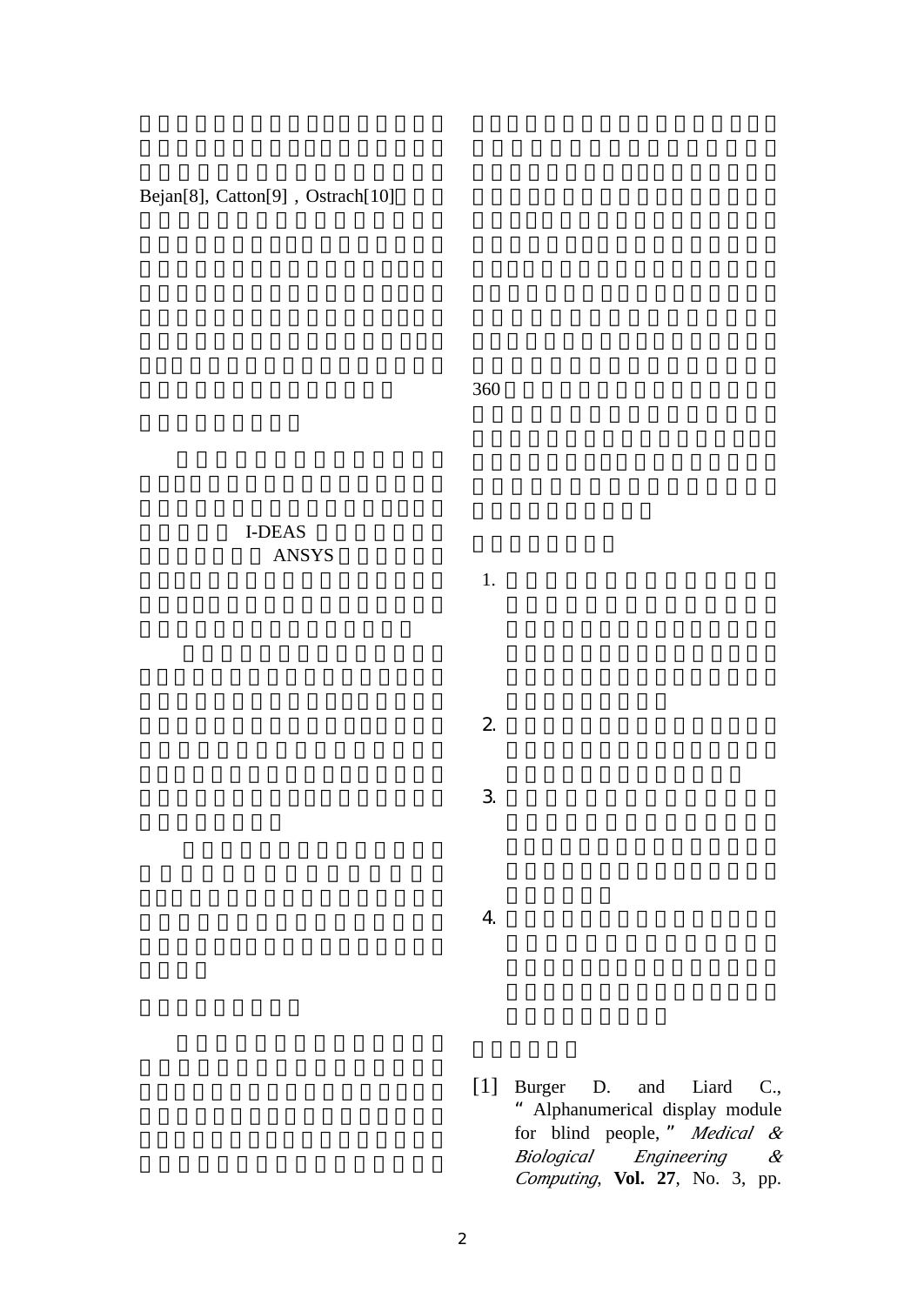327-329 , 1989.

- [2] McMillin B. M. and McMillin P. Y., Personal computing for the visually impaired, " *IEEE Potentials*, **Vol. 8**, No. 2, pp. 17-20, 1989.
- [3] Mennens J., Van T. L., Francois G., Engelen J. J., " Optical recognition of Braille writing using standard equipment, " *IEEE Transactions on Biomedical Engineering*, **Vol. 2**, No. 4, pp. 207- 212, 1994.
- [4] Srinivasan M. P., Venugopal C. R., Kaulgud N., " Computer braille terminal for the visually handicapped, " *Journal of Microcomputer Applications*, **Vol. 13**, No. 3, pp. 261-272, 1990.
- [5] Kitakaze S., Okada Y., Research on personal interface and system development for the disabled, " *NEC Research & Development*, **Vol. 34**, No. 2, pp. 257-262, 1993.
- [6] Ochiai N., " Recent Trends in Packaging and Mounting Technologies,"*Toshiba Review*, **Vol. 48**, No.9, pp. 648~650, 1993.
- [7] Chung J. L., " Predicting Maximum Enclosure Temperature," *Machine Design* / Spetember 24. 1987.
- [8] Bejan A., "Convection Heat transfer," 1st ed., *Johe Wiely Sons Pres*, New York, 1984.
- [9] Catton 1., " Natural convection in Enclosure," *Proceedings of the Sixth International Heat Transfer Conference*, **Vol. B.**, pp. 13-110, 1978.
- [10] Ostrach S., "Natural convection in Enclosure," *advances in Heat Transfer, edited by J.P. Hartiett and T.f. Irrine*, **Vol. 8**, pp. 18-227, 1972.
- $[11]$ 發展月刊, 147 , 1-15 , 1980

|                            | 20 |                |    |    |    |    |  |
|----------------------------|----|----------------|----|----|----|----|--|
| POINT<br>NO.<br>TIME (min) | 1  | $\overline{2}$ | 3  | 4  | 5  | б  |  |
| 0                          | 26 | 26             | 26 | 26 | 26 | 26 |  |
| 30                         | 38 | 38             | 38 | 38 | 38 | 38 |  |
| 60                         | 38 | 38             | 38 | 38 | 38 | 38 |  |
| 90                         | 38 | 39             | 38 | 38 | 39 | 38 |  |
| 120                        | 38 | 38             | 38 | 38 | 38 | 38 |  |
| 180                        | 38 | 39             | 38 | 38 | 38 | 38 |  |
| POINT<br>NO.<br>TIME (min) | 7  | 8              | 9  | 10 | 11 | 室温 |  |
| 0                          | 26 | 26             | 26 | 26 | 26 | 26 |  |
| 30                         | 39 | 38             | 37 | 37 | 36 | 26 |  |
| 60                         | 38 | 38             | 37 | 37 | 36 | 25 |  |
| 90                         | 38 | 38             | 36 | 36 | 36 | 25 |  |
| 120                        | 39 | 38             | 37 | 37 | 36 | 26 |  |
| 180                        | 39 | 38             | 37 | 37 | 36 | 26 |  |

## $($  $(20)$

| POINT<br>NO.<br>TIME (min) | $\mathbf{1}$ | 2  | 3  | $\overline{4}$ | 5  | б  |
|----------------------------|--------------|----|----|----------------|----|----|
| 0                          | 25           | 25 | 25 | 25             | 25 | 25 |
| 30                         | 36           | 35 | 35 | 35             | 35 | 36 |
| 60                         | 35           | 35 | 36 | 36             | 35 | 35 |
| 90                         | 35           | 35 | 36 | 36             | 36 | 36 |
| 120                        | 36           | 36 | 36 | 36             | 36 | 36 |
| 180                        | 35           | 36 | 36 | 36             | 36 | 36 |
| POINT<br>NO.<br>TIME (min) | 7            | 8  | 9  | 10             | 11 | 室溫 |
| Ō                          | 25           | 25 | 25 | 25             | 25 | 25 |
| 30                         | 35           | 35 | 34 | 34             | 34 | 25 |
| 60                         | 36           | 35 | 34 | 34             | 34 | 25 |
| 90                         | 36           | 36 | 35 | 35             | 35 | 26 |
| 120                        | 35           | 36 | 35 | 34             | 34 | 25 |
| 180                        | 36           | 35 | 34 | 34             | 34 | 25 |

 (Ultramid® 66 )

|                   | A3K3G7  |
|-------------------|---------|
| 3<br>$\mathbf{g}$ | 145     |
|                   | 4       |
|                   | 250     |
| 264 PSI           |         |
|                   | 250     |
| 66 PSI            |         |
|                   | 280-300 |
|                   | 60-90   |